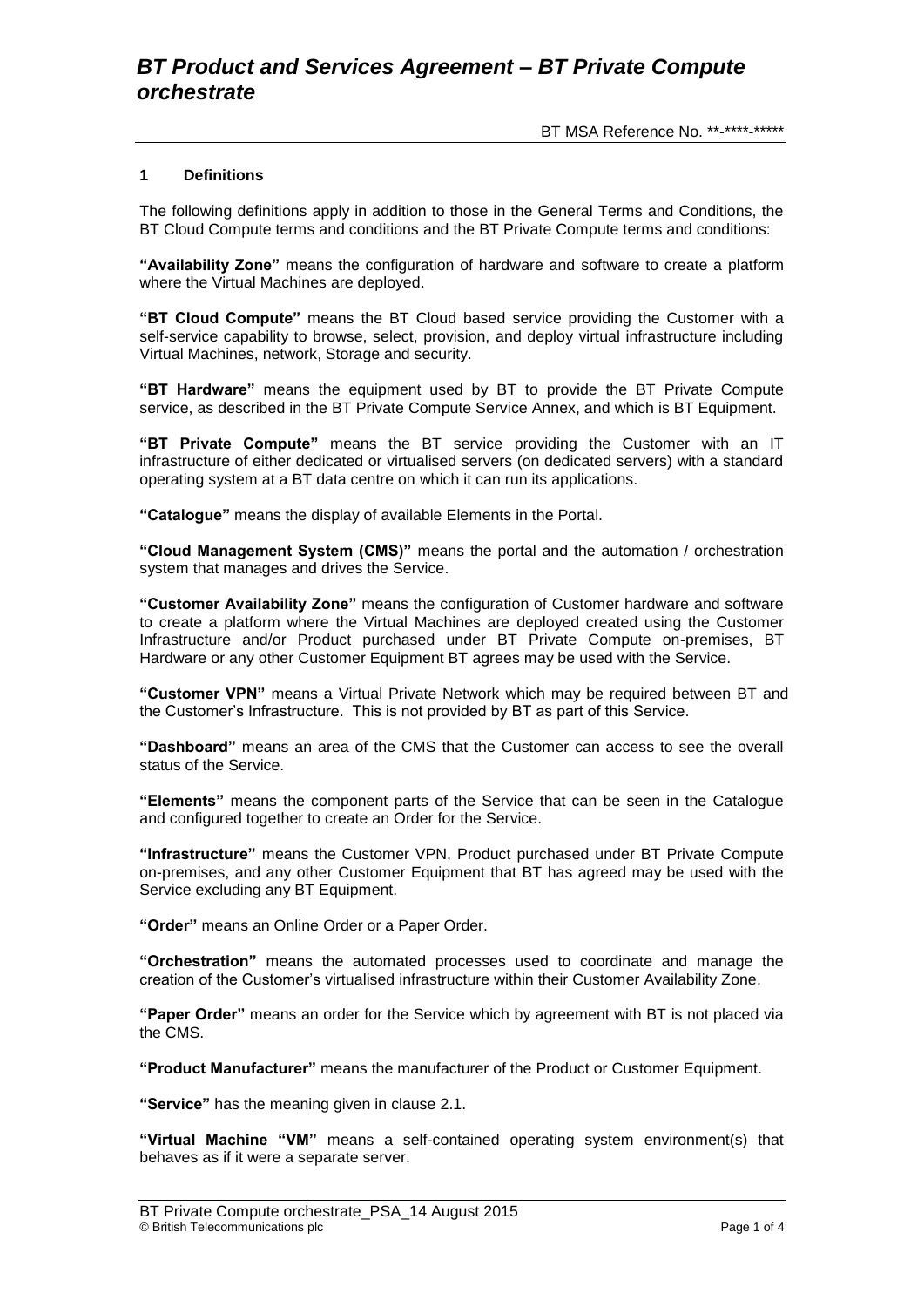# *BT Product and Services Agreement – BT Private Compute orchestrate*

BT MSA Reference No. \*\*-\*\*\*\*-\*\*\*\*\*

## **2 Service Summary**

- 2.1 BT Private Compute orchestrate is a cloud based orchestration service providing the Customer with a self-service capability to browse, select, provision, and deploy virtual infrastructure including Virtual Machines, network, Storage and security within their existing Infrastructure ("Service").
- 2.2 The Service is available with BT Cloud Compute and the different types of equipment set out in Clause 2.3.
- 2.3 The Service is available with:
	- (a) BT Hardware made available to the Customer under BT Private Compute; or
	- (b) Customer Equipment including Product purchased under BT Cloud Compute onpremises.
- 2.4 The terms and conditions set out in this Schedule apply in addition to the terms and conditions set out below:
	- (a) the terms and conditions applicable to BT Cloud Compute; and
	- (b) where BT Hardware is to be used with the Service, the terms and conditions applicable to BT Private Compute.

## **3 Service Components**

- 3.1 The Service comprises access to the CMS (including the Catalogue to select the Elements of the virtualised infrastructure) and Availability Zones in which to deploy the Virtual Machines. Use of the CMS is subject to Terms of Use which the Customer must accept upon registration.
- 3.2 The Availability Zone and Customer Availability Zone is the platform where the Customer's Order is deployed. Once the Customer selects the Elements they are automatically provisioned within the Customer's chosen Availability Zone or Customer Availability Zone. BT will provide a number of BT Availability Zones around the world and connectivity to a Customer Availability Zone.
- 3.3 BT will not charge for Virtual Machines and Elements ordered for deployment within the Customer Availability Zone as part of this Service but the Customer may be charged under the Customer's BT Cloud Compute service for Virtual Machines and Elements not deployed within a Customer Availability Zone.

## **4 Service Elements**

## **4.1 My Templates**

If the Customer wants to make a "My Template" available to all Users the Customer will contact the Service Desk to request this.

## **5 Commencement**

- 5.1 The Agreement is effective once the Customer submits an Order.
- 5.2 The Service will commence on the Operational Service Date.

## **6 Technical Requirements**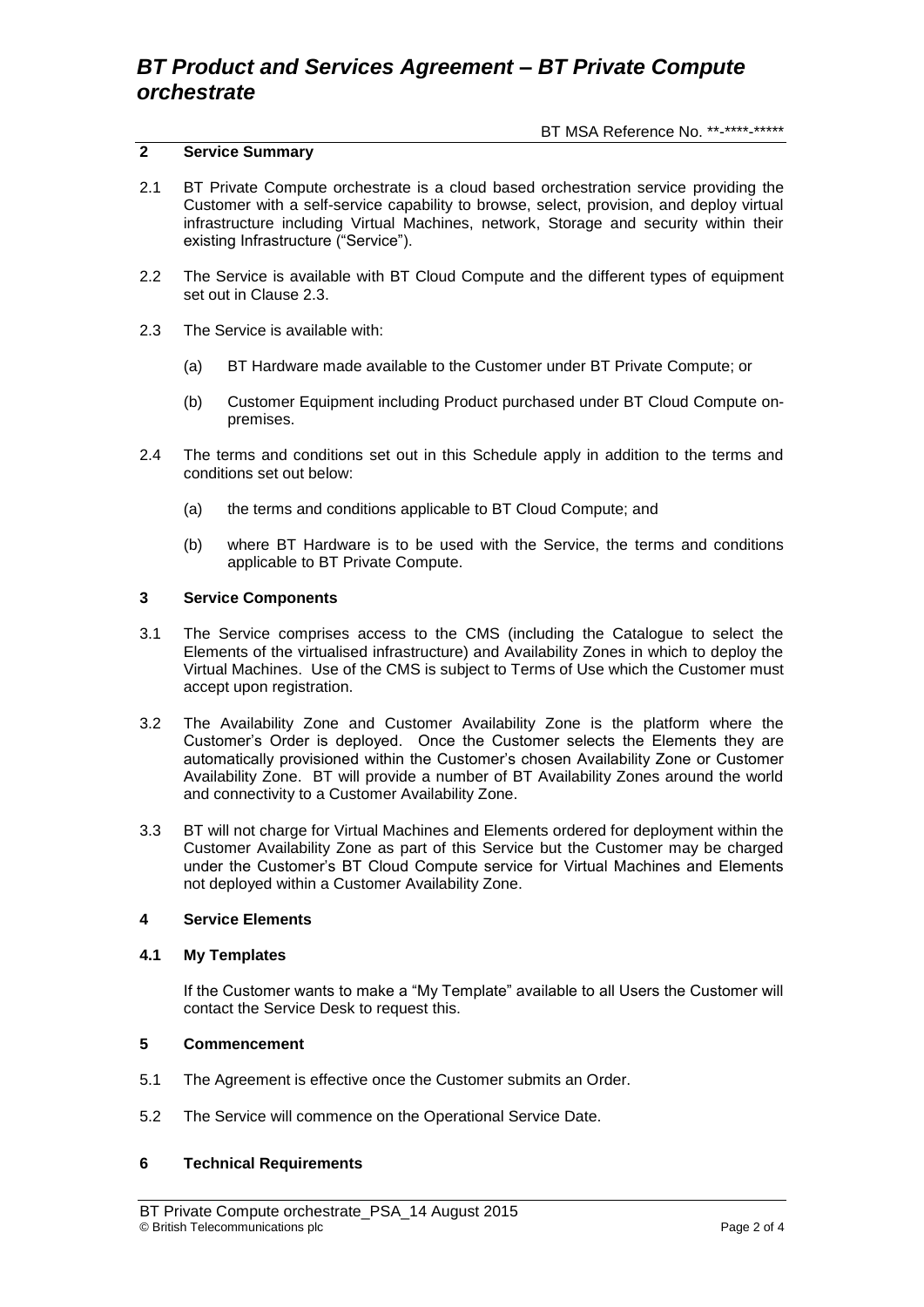# *BT Product and Services Agreement – BT Private Compute orchestrate*

BT MSA Reference No. \*\*-\*\*\*\*-\*\*\*\*\*

- 6.1 The Customer is required to have Internet access, all computer hardware, software and telecommunications equipment and services necessary to access and use the Service.
- 6.2 The Customer will provide a suitable Infrastructure that it will build in accordance with the BT design parameters agreed with BT.

## **7 BT Service Management Boundary (SMB)**

- 7.1 BT's responsibility for the Service is for the management of the Elements. The Operating System is outside the SMB unless specifically described within the Catalogue.
- 7.2 BT will have no responsibility under this Schedule for the Service (including any responsibility to meet any Service Levels) outside the Service Management Boundary or for the Infrastructure or for BT Hardware.
- 7.3 The Service does not include the delivery or installation of Customer Equipment (including Product obtained under BT Private Compute on-premises) or BT Equipment.

## **8 Ordering Process**

- 8.1 The Customer will order the Service through an Order.
- 8.2 On receipt of an Order BT will configure the Service as defined by the Customer provided that the Customer's Infrastructure is available. Once the Order is configured the OSD occurs and the Customer can start using the Service.

## **9 In Life Management**

9.1 The CMS operates a Dashboard that allows the Customer to see how many Virtual Machines are running, and Storage and networks provisioned across both the Availability Zones and Customer Availability Zone.

## **10. Incident Repair Service**

10.1 The Incident Repair Service detailed in the BT Cloud Compute Service Schedule applies.

## **11 The Customer's Responsibilities**

- 11.1 The Customer is responsible for:
	- (a) providing the Infrastructure to provide connectivity between the Infrastructure and the CMS via the Customer VPN or an appropriate MPLS connection to support a Customer Availability Zone;
	- (b) maintaining the Infrastructure in accordance with the Product Manufacturer instructions, Customer VPN supplier's instructions or any instructions issued by BT;
	- (c) capacity planning, monitoring and management for which BT will have no responsibility;
	- (d) obtaining access to BT Hardware under BT Private Compute where the Service is to be used with BT Hardware and complying with the terms and conditions applicable to BT Private Compute.

## **12 Charges**